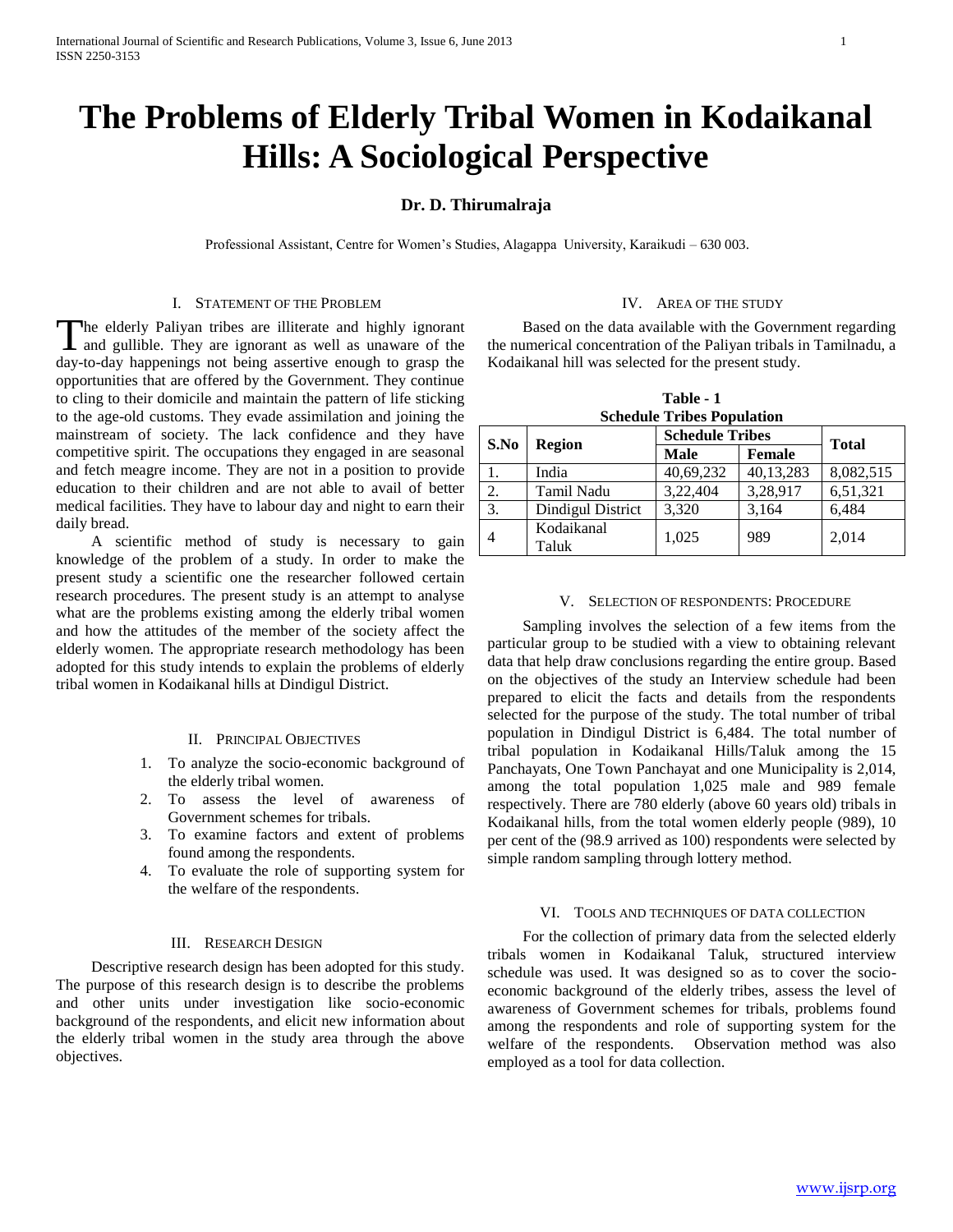## VII. DATA PROCESSING AND INTERPRETATION

 The data collected by using the structured interview were edited and codified. The data were processed using SPSS. The simple percentage frequency tables were drawn. The data were correlated and crossed with the variables, etc. the tables were interpreted. The observations made during data collections were helpful to interpret the data.

#### **VIII.** MAJOR FINDING OF THE STUDY

 Data were collected from 100 respondents from Adukkam, Kilakuchettipatti, Vaadadounchi, Thandikudi, Poolathur, Kookal and Kamanur village panchayats in Kodaikanal taluk. Study of the elderly tribal women must take into account a number of factors such as demographic, economic and social which describe the physical as well as the socio – psychological.

 Age is an important demographic trend of a respondent. The role of age is an individual in performance in socio and economic problems. Age group is one of the most influential segments in the society. Here age groups classified by equal interval of the five years basis.

- Regarding age wise classification of respondents a good number (31.8 per cent) of them belonged to the age group between 60-64 years. And 2.6 per cent of them were above 80 years old.
- $\triangleright$  When the educational status of the elderly respondents was analysed, it was found that there were more of illiterate (91.2 per cent), and a few of the (8.8 per cent) respondents completed only primary level education. It is observed that most of the respondents were uneducated due to non-availability of school in the study area for the past few decades.
- Marital status revealed that out of 390 respondents a vast majority of them (53.6 per cent) were married and living with their spouse. 24.9 per cent of the respondents come under the widow category.
- $\triangleright$  A vast majority (47.4 per cent) of the married respondents come under the age group of 60-64, 44 per cent belong to 65-69 age group. 56.7 per cent of the respondents from widow category were belonging to 70-74 age groups.
- $\triangleright$  It found that 78.5 per cent tribal people living in huts or Thatched house at interior forest area, 18.7 per cent of the respondents residing at Pucca house these types of houses are made up of sand, stone, wood and leaf, and remaining 2.8 per cent of the respondents are living in concrete house.
- $\triangleright$  It is found from the study that majority of the respondents depend mainly on agriculture (42.7 per cent) and also depend on agricultural coolie works for livelihood. They belong to the age group of 60-64.
- $\triangleright$  The income of the respondents highlighted that high number (39.7 per cent) of the respondents were earning Rs. 1001 to 2000 per month.
- $\triangleright$  It is observed that 31.9 per cent of the respondents get financial support from their daughters. 12.1 per cent of the respondents are getting financial support from their spouse and remaining 11.7 per cent of the respondents

are receiving from their sons. The inference drawn from the analysis is that female children were taking care of their parents during illness in the lost stage of elderly tribes.

- When assessed the level of awareness of supportive systems and welfare of the elderly tribal people, the majority (58.2 per cent) of them responded that they did not know about the Government programmes. It is observed that the elderly people are not well aware of Government tribal welfare programmes due to ignorance and illiteracy.
- $\triangleright$  Level of awareness about tribal welfare polices fall into three major divisions. They are high, Medium and Low. 58.2 per cent of the respondents came under the low level of awareness, 25.1 per cent of the respondents have the medium level of awareness and remaining 16.7 per cent of the respondents have much knowledge about the tribal welfare policies.
- $\triangleright$  The age groups of the respondents were divided into five categories that is 60-64, 65-69, 70-74, 75-79 and above 80. It is clear that the respondents from 60-64 are more aware than others for instance.

 Based on the objective 'factors and extent of problems among the elderly tribal women's' the researcher finds factors and major problems of elderly tribal women in respect of their age, sex, dependency ratio, etc. and the conditions of the aged in respect of their economic dependency, number of dependants, living arrangements, persons supporting the aged, physical immobility, etc. The results obtained from the research are presented in this section.

- $\triangleright$  It is observed from the field that 85.9 per cent of the respondents have some kind of Physical problems like gastro intestinal disease, chronic constipation, chronic headache, joint pain, loss of vision, loss of hearing. These problems occurred due to food habits, climate condition and ageing factor. Malnutrition, as expected, is the most common health problem among the tribals. In addition, they from communicable diseases such as tuberculosis and malaria. Some tribal groups are also at high risk for sickle cell anemia. Generally tribal diets are seen to be deficient in protein, iron, iodine, and vitamins.
- $\triangleright$  In this modern medicine era, 45.1 per cent of the respondents are following sidha medicine for their physical illness like, fever, cold, jaundice and other problems from primitive period.
- $\geq$  59.1 per cent of the agricultural coolie workers have the physical problems. 61.8 per cent of the agricultural coolie workers have economic problems. And 60 per cent of the agricultural coolie workers have psychological problems. These three major problems affect the agricultural coolies only. Because they were getting very low income, they cannot consume healthy food, and they do not get proper respect from the society.
- $\triangleright$  Regarding visual or eye sight problems 38.2 per cent of the respondents have visual problems. They lost their visions by Retinal detachment, Diabetic retinopathy,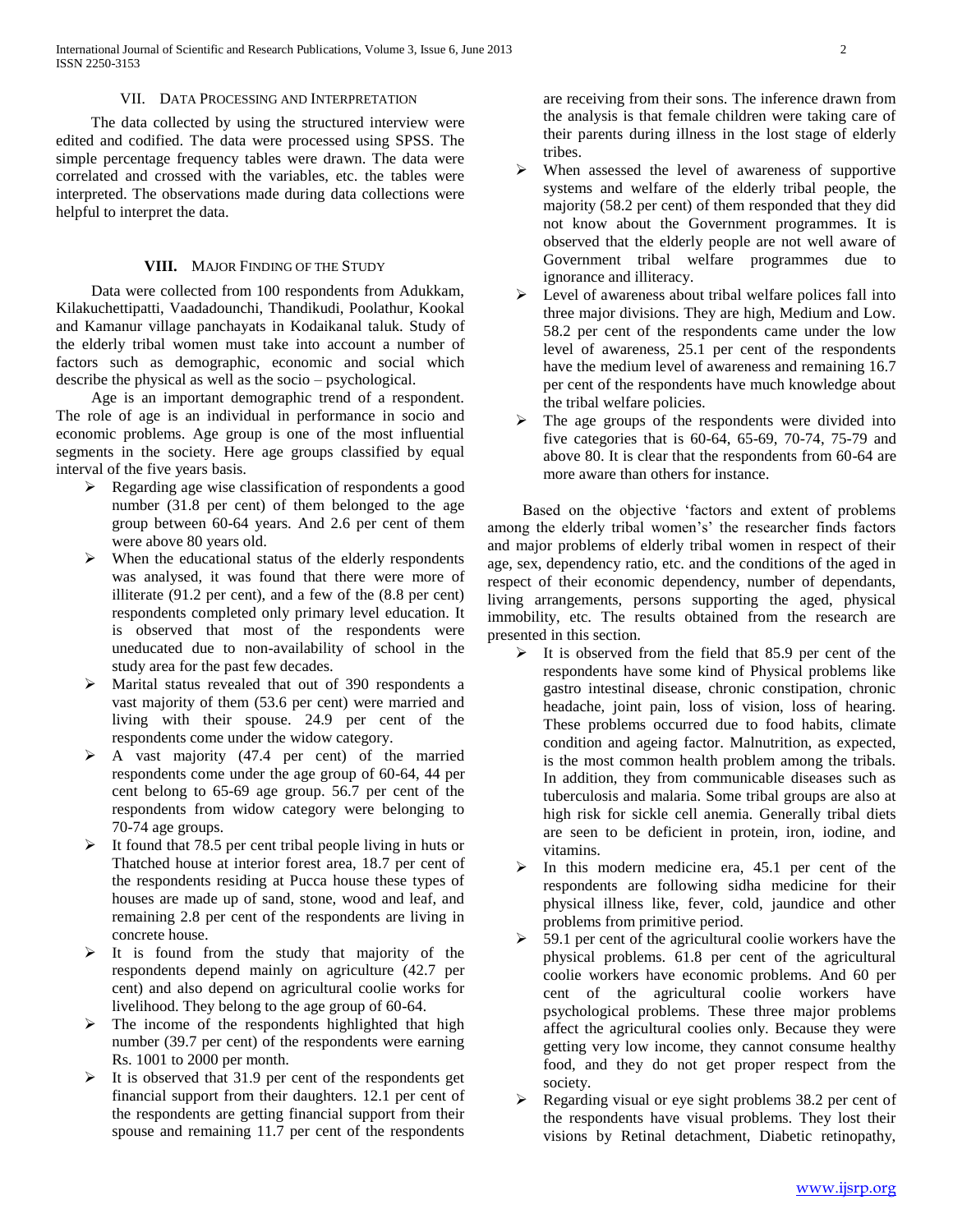senile muscular degeneration, Retinal defects, Excessive dryness, Excessive tears, Glaucoma, Cataract.

- $\triangleright$  Analysis of the care givers to the respondents 23.3 per cent of them stated that they get only minimum care from family members 2.6 per cent of the respondents are living singly.
- $\triangleright$  It is observed that half (50 per cent) of the respondents feel uncomfortable with their family members regarding respect and love. In addition to loss of respect, 35.4 per cent were not having food along with family members. And 21 per cent of respondents stated that 'no-income' is problem for loss of their respect in the family.
- $\triangleright$  Psychological problem is most common among elderly. Loneliness in old age is a common problem found in many of the developed and developing countries. Some old persons who are practically alone because they remained single after death of spouse (or) were widowed early and do not have any son or a daughter. But children are also thinking that the aged parents are a burden to them and treated as unwanted one. 13.3 per cent of the respondents stated that they have the feeling of isolation.

 Both Central and State Governments have implemented new welfare programmes for old age people to improve their socio economic status and health conditions. Aged people are affected by economical support and meager health condition, because of inability to earn money, unaware of health conditions.

 Central assistance to provide old age pension to the elderly is available to a destitute in the sense that he/she has no regular means of subsistence for his/her own source of income or through financial support from family members or other sources. The amount of old-age pension difference from State to State. The scheme is implemented in the state and union territories through panchayats and municipalities.

 But, there is no separate welfare scheme for the Paliyan tribes in particular and the age of other tribes in general launched by the Government. In these circumstances the role of voluntary organization is the only means for the welfare of these people.

There are two types of welfare facilities received by the respondents from Central and State Governments. These are one from tribal welfare department and another one from old age scheme like old age pension scheme, Annapoorna scheme etc...

- Evel of awareness about old age welfare schemes exposed that the out of 100 respondents majority (68.2 per cent) of the respondents are aware of the old age welfare schemes. 31.8 per cent of the respondents opined that they have not known about the old age welfare schemes.
- Awareness about old age welfare schemes like, National Old Age Pension Scheme (NOAPS), 93.6 per cent of the respondents have the awareness about it, only 6.4 per cent of the respondents' unaware bout this scheme. 92 per cent of the respondents were unaware of The Indira Gandhi National Old Age Pension Scheme (IGNOAPS). 56.4 per cent of the respondents were unaware about destitute widow pension scheme. 83.6 per cent of the respondents were ignorant about Annapoorana Scheme. 72.3 per cent of the respondents

were unaware of Integrated Programmes for Older Persons scheme.

- $\triangleright$  The inference drawn from the analysis is that 19.2 per cent of the respondents opined that they faced some problems to get old age pension.
- Respondents faced problems while they didn't get pension. 11.5 per cent of the respondents were having problems in getting the pension due to rigid rules or no supporters. 3.5 per cent of the respondents cannot get old age pension due to physical illness.
- $\triangleright$  Next to physical problems 2.1 per cent of the respondents faced problems due to non-cooperation of Government officials like, Village Administrative Officers, Headship of the village, Presidents and etc..,

#### IX. CONCLUSION

 Having studied the problems of elderly tribal women in the hill areas of Kodaikanal in Dindigul district, South Tamilnadu it is found out from the in-depth analysis of the problems and its extent faced by the elders revealed that tribal elders under study are more prone to be affected by physical, economical and psychological problems. Taking into account the nature of geographical location of the target and way of life, sources of livelihood have forced the poor elders to lead miserable life in the rest of their lives. As there is no alternative employment and their increasing age factors have become instrumental behind perpetuating their poor economic life.

 Problems of the aged anywhere is unavoidable. It is nature's course of action; some problems can be solved with utilization of medical advancement and increasing economic position. But, the life of elders in hill area and their ever increasing problems remain the same despite taking steps to alleviate them.

#### **REFERENCES**

- [1] Aabha chaudhary, (2001). "*Active Aging in the New Millennium*", Anugraha patparganj, New Delhi.
- [2] Barry A.M et al (2002). "*Understanding Health*", Sage Publication, New Delhi.
- [3] Carrol L.Estes and Associates (2001). "*Social policy & Aging – A Critical perspective"*, Sage Publications, New Delhi.
- [4] Chakarvarti, Sumi (2007). "Tribal Welfare and Development in India: Past, Present and Strategies with Special Reference to Agriculture and Forestry", New Delhi.
- [5] Dandekar (2004). "*Aged in India*" Anmol Publications pvt Ltd, New Delhi.
- [6] Gore (2004). "*Aged in India*" Anmol Publications pvt Ltd, New Delhi.
- [7] Khan, M.Z., (1989). "*Voluntary Welfare Services for the Aged*", Department of Social Work, Jamia Milla Islamia, New Delhi.
- [8] Panda A.K (2005). "*Elderly women in Mega polis*" Concept publishing company New Delhi.
- [9] Rao, A., Venkoba (1990). "*Health Care of the Rural Aged*", Indian Council of Medical Research, New Delhi.
- [10] Srivastava .R.C., (1994). "*The problems of the old Age*", Classical Publishing Company, New Delhi.
- [11] [http://www.sociologyguide.com/census/scheduled-tribe-population.php.](http://www.sociologyguide.com/census/scheduled-tribe-population.php)
- [12] <http://tribal.nic.in/indiamap.html>
- [13] <http://tribal.nic.in/tribes.html> Tribal Population of India- Data 1995.